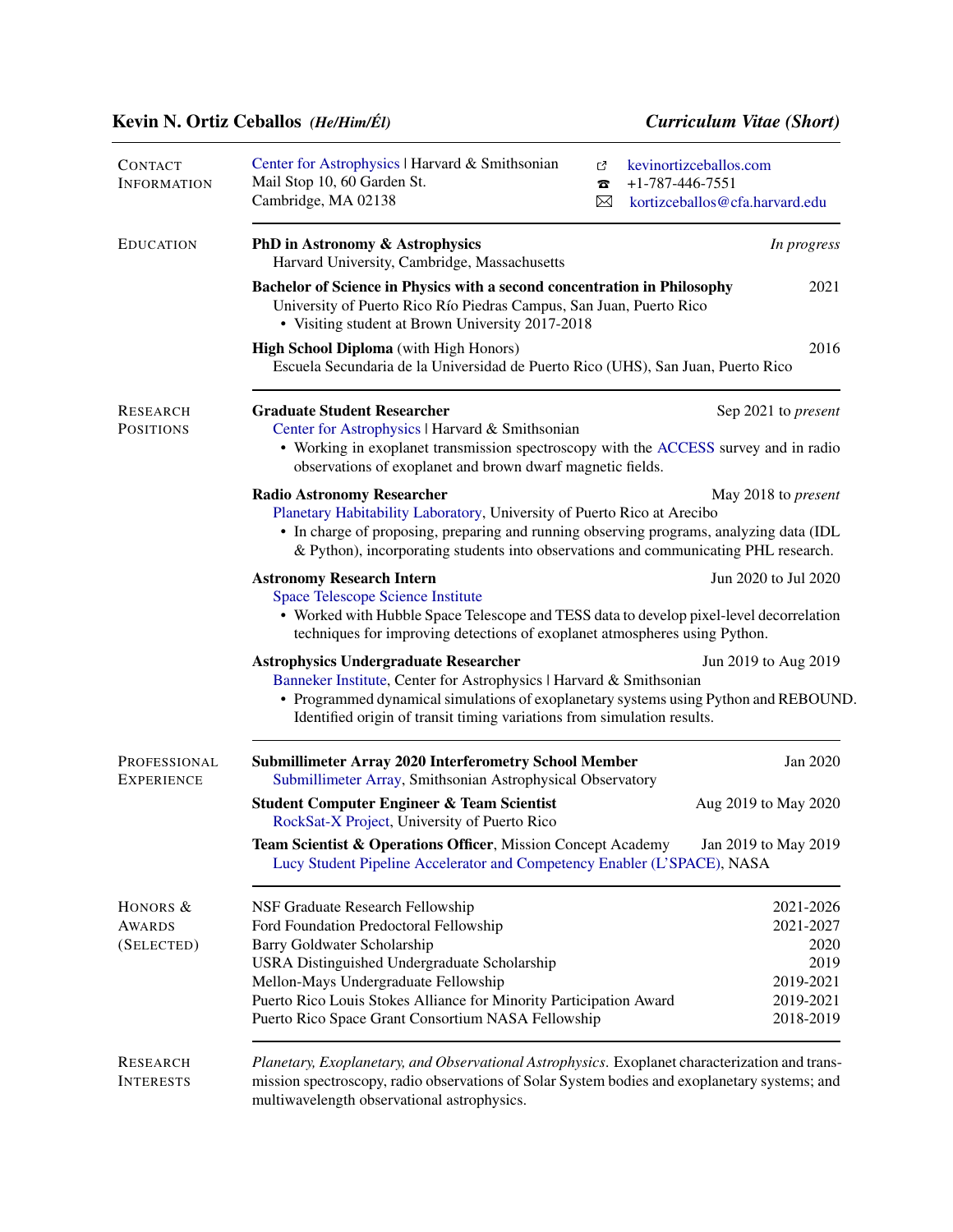| AWARDED<br><b>TELESCOPE</b><br><b>TIME</b>               | PI Arecibo Observatory, Fall 2019 DDT, "Observing the 18 cm OH radical line in interstellar<br>comet C/2019 Q4 (Borisov)" Project A3390, 12 hours.                                                                                                                                                                                                                                                                                                                                                                                                                                                                                 |                                                                                              |  |
|----------------------------------------------------------|------------------------------------------------------------------------------------------------------------------------------------------------------------------------------------------------------------------------------------------------------------------------------------------------------------------------------------------------------------------------------------------------------------------------------------------------------------------------------------------------------------------------------------------------------------------------------------------------------------------------------------|----------------------------------------------------------------------------------------------|--|
|                                                          | Co-I Very Large Array (VLA), Spring 2021, "A Volume-Limited Reconnaissance of Exoplan-<br>etary Systems: A Deep Search for the Presence of Magnetic Fields" 25 hours, PI: Y. Cendes.<br>Co-I Arecibo Observatory, Fall 2020, "Radio Emissions from Dwarf Stars with Planets VI"<br>Project A3123, 40 hours, PI: A. Méndez.<br>Co-I Arecibo Observatory, Spring 2020, "Radio Emissions from Dwarf Stars with Planets V"<br>Project A3123, 12.75 hours, PI: A. Méndez.<br>Co-I Arecibo Observatory, Spring 2019, "Radio Emissions from Dwarf Stars with Planets IV"<br>Project A3123, 16 hours, PI: A. Méndez.                       |                                                                                              |  |
| <b>TELESCOPE</b><br><b>EXPERIENCE</b>                    | <b>Hubble Space Telescope</b><br>Experience with data reduction and analysis of exoplanet transit data using WFC3 and STIS.<br><b>Transiting Exoplanet Survey Satellite (TESS)</b><br>Experience with data reduction and analysis of exoplanet transits from raw datasets.<br><b>Submillimeter Array</b><br>Substantial experience scripting observations, calibrating with MIR and imaging with CASA.<br><b>Arecibo Observatory</b><br>Extensive experience successfully proposing and planning for focused and large programs.<br>Skilled in remote and on-site telescope operation, data reduction, analysis and visualization. |                                                                                              |  |
| <b>TECHNICAL</b><br><b>SKILLS</b>                        | Programming Languages: Python (Intermediate to Advanced), IDL (Beginner).<br>Analysis Software: DS9, Astropy, NumPy, SciPy, MIR, CASA, Arecibo IDL.<br>Other Software Skills: JMARS, L/TEX, Adobe Photoshop, Premiere & Lightroom.                                                                                                                                                                                                                                                                                                                                                                                                 |                                                                                              |  |
| <b>SCIENCE POLICY</b><br>LEADERSHIP &<br><b>OUTREACH</b> | <b>Science Policy Ambassador</b><br>Puerto Rico Science Policy Action Network (PR-SPAN)<br>AAS Congressional Visit Day Volunteer 2020<br><b>American Astronomical Society</b>                                                                                                                                                                                                                                                                                                                                                                                                                                                      | Feb 2019 to Present<br>Sep 2020                                                              |  |
| EDUCATION &<br><b>OUTREACH</b><br>(SELECTED)             | PHL Outreach Program, Observer and Presenter<br>Have helped bring over 50 students and community members to on-site observations at the<br>Arecibo Observatory, as well as take part in the Lab's outreach and media efforts.<br>• Media Appearance: "Ciencia y Meteorología: Reconocen a jóvenes por sus investiga-<br>ciones", outreach interview for Noticentro morning news segment in December 2019.                                                                                                                                                                                                                          | 2018 to present                                                                              |  |
|                                                          | Circle of University Astrobiology - UPR Río Piedras, Vice President<br>2019 to 2020<br>Organization for students interested in astrobiology. As Vice President, helped organize<br>events and a historical restoration interest in Puerto Rico's first observatory.<br>• Media Appearance: "Long-lost astronomy observatory in Puerto Rico rediscovered by<br>university students", article by Doris Elin Urrutia for Space.com.                                                                                                                                                                                                   |                                                                                              |  |
|                                                          | <b>Swearer Tutoring Enrichment in Math and Science (STEMS) Program, Tutor</b><br>2018<br>Algebra tutor for 9th graders as part of the STEMS Program at Brown University.                                                                                                                                                                                                                                                                                                                                                                                                                                                           |                                                                                              |  |
|                                                          | Volunteer Calculus I, II & III Tutor at UPRRP                                                                                                                                                                                                                                                                                                                                                                                                                                                                                                                                                                                      | 2017                                                                                         |  |
| LEADERSHIP $&$<br>UNIVERSITY<br><b>SERVICE</b>           | <b>Academic Senator for the Faculty of Natural Sciences</b><br><b>Natural Sciences Student Council Representative</b><br><b>General Student Council Representative</b><br>Representative, National Student Confederation of Puerto Rico                                                                                                                                                                                                                                                                                                                                                                                            | Sep 2018 to Sep 2019<br>Sep 2018 to Sep 2019<br>Sep 2018 to Sep 2019<br>Sep 2018 to Apr 2019 |  |